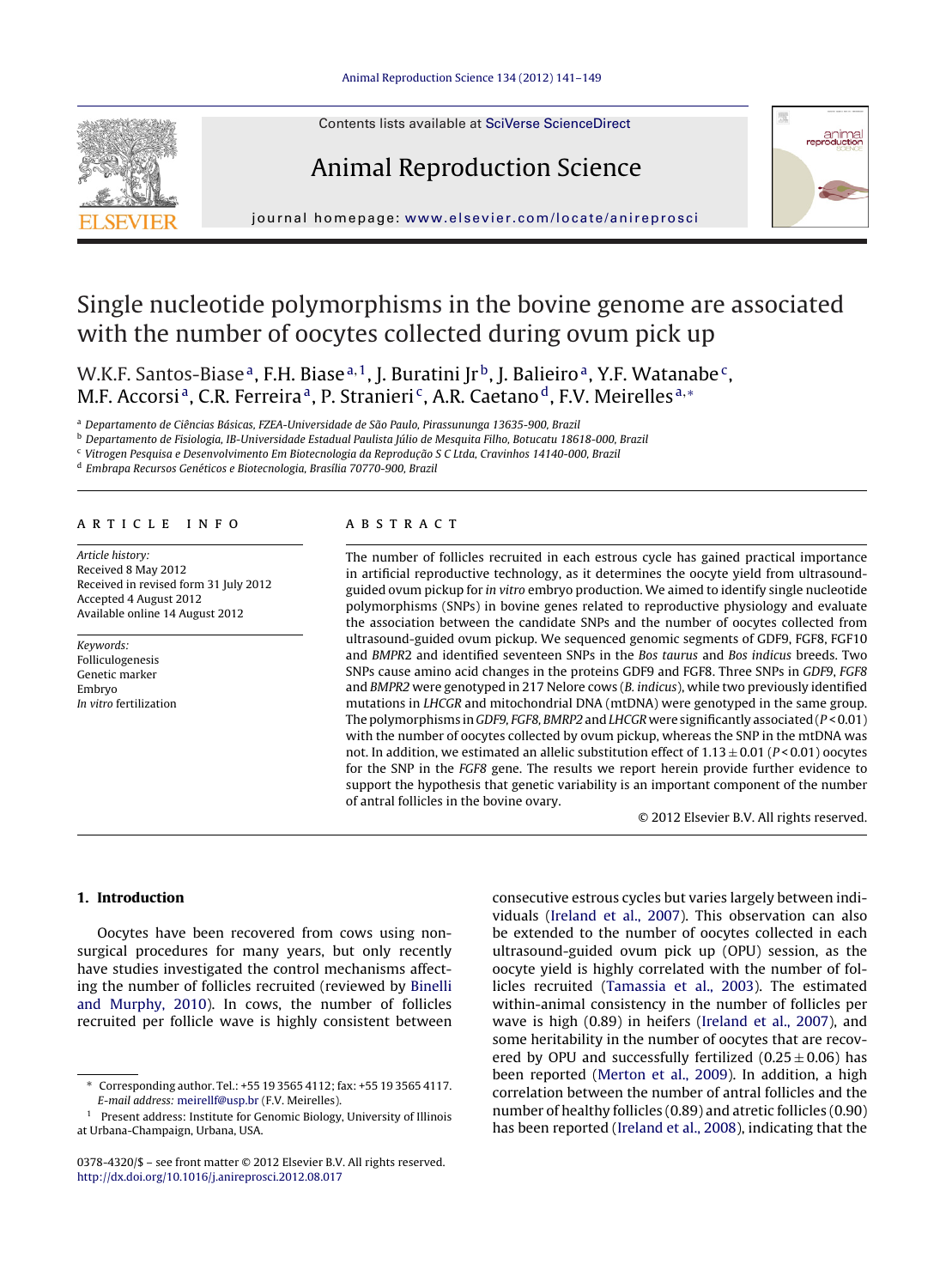variation in the ratio of healthy and atretic follicles in follicular waves is small. Taken together, these reports suggest that a genetic componentmay regulate folliculogenesis and that allelic variation in the genes involved in such regulation may lead to different ovarian phenotypes.

Several genes are regulated in a very dynamic manner during folliculogenesis [\(Hasegawa](#page-7-0) et [al.,](#page-7-0) [2009;](#page-7-0) [Yoon](#page-7-0) et [al.,](#page-7-0) [2006\).](#page-7-0) The expression of key regulatory genes varies across the pre-antral stages of development (from primordial to secondary stages), with this variation extending to the recruitment, growth, ovulation and atresia of antral follicles [\(Aerts](#page-7-0) [and](#page-7-0) [Bols,](#page-7-0) [2010a,b\).](#page-7-0) In addition, knockout studies in mice have demonstrated that the disruption of 114 genes can compromise folliculogenesis (Mouse Genome Informatics, [http://www.informatics.jax.org](http://www.informatics.jax.org/)). While a number of studies have described the expression patterns of several regulatory genes throughout folliculogenesis (*i.e.*, Akl3, Akl5, Akl6, Amh, Bmp15, Bmpr2, Cnx37, Cnx43, Fig $\alpha$ , Figl $\alpha$ , Fgf2, Fgf7, Gdf9, Kit, Kitl, Tgfb1 and Tgfb2 [\(Dean,](#page-7-0) [2002;](#page-7-0) [Epifano](#page-7-0) [and](#page-7-0) [Dean,](#page-7-0) [2002;](#page-7-0) [Choi](#page-7-0) [and](#page-7-0) [Rajkovic,](#page-7-0) [2006;](#page-7-0) [McNatty](#page-7-0) et [al.,](#page-7-0) [2005\)\)](#page-7-0), the variability in the nucleotide sequences of these genes and its impact on reproductive physiology is not yet fully understood.

Fibroblast growth factor (FGF) genes are also important regulators of folliculogenesis. FGF8 mRNA exclusively localizes to the oocyte in rodents ([Valve](#page-8-0) et [al.,](#page-8-0) [1997\),](#page-8-0) and localizes to preantral follicles and both germ (oocyte) and somatic (theca and granulosa) cells of antral follicles in cattle [\(Buratini](#page-7-0) et [al.,](#page-7-0) [2005a,b\).](#page-7-0) FGF8 family members (FGF17 and FGF18) share the same FGF receptors with FGF8 and are expressed in bovine antral follicles, where these proteins have been shown to inhibit steroidogenesis and alter the progression of the cell cycle, inducing follicle atresia [\(Machado](#page-7-0) et [al.,](#page-7-0) [2009;](#page-7-0) [Portela](#page-7-0) et [al.,](#page-7-0) [2010\).](#page-7-0) Moreover, FGF8 acts synergistically with BMP15 to stimulate glycolysis in mouse cumulus cells, which is fundamental for supplying energy to the oocyte ([Sugiura](#page-8-0) et [al.,](#page-8-0) [2009\).](#page-8-0) In cattle, FGF10 is expressed in preantral follicles and theca cells and oocytes from antral follicles. FGF10 inhibits the secretion of estradiol from granulosa cells, and the expression of FGF10 in theca cells is negatively associated with the growth of dominant follicles [\(Buratini](#page-7-0) et [al.,](#page-7-0) [2007\).](#page-7-0) Therefore, variations in FGF nucleotide sequences can potentially interfere with different phases of folliculogenesis.

The early stages of follicle development are independent of gonadotropins [\(Knight](#page-7-0) [and](#page-7-0) [Glister,](#page-7-0) [2001\);](#page-7-0) however, theca cells produce mRNA coding for the luteinizing hormone receptor (luteinizing hormone/choriogonadotropin receptor – LHCGR) in preantral follicles, and the expression of LHCGR increases in the cells of non-atretic follicles measuring 2–4 mm in diameter ([Braw-Tal](#page-7-0) [and](#page-7-0) [Roth,](#page-7-0) [2005\).](#page-7-0) The expression of LHCGR decreases in the theca cells of follicles that are larger than 5 mm, whereas the transcription of LHCGR is activated in granulosa cells on the 2nd day of wave emergence ([Mihm](#page-7-0) et [al.,](#page-7-0) [2006\)](#page-7-0) and increases as the follicles grow ([Nogueira](#page-7-0) et [al.,](#page-7-0) [2007\).](#page-7-0) The action of the luteinizing hormone during the early stages of folliculogenesis is uncertain, but should not be disregarded, as theca cells express mRNA for the corresponding receptor. In addition, polymorphisms in the LHCGR gene have been associated with both male and female reproductive

disorders in humans (reviewed by [Themmen,](#page-8-0) [2005\)](#page-8-0) and reproductive traits in cattle ([Hastings](#page-7-0) et [al.,](#page-7-0) [2006\).](#page-7-0)

Despite the expanding knowledge of the genes controlling the physiology of the folliculogenesis, no studies have addressed the genomic variability of this trait at the nucleotide level in cattle.We hypothesize that genetic variability is associated with the recruitment and growth of antral follicles during the estrous cycle. The goals of this study were to identify polymorphisms in the bovine GDF9, FGF8, FGF10 and BMPR2 genes and to analyze the effects of new and previously described polymorphisms in the bovine LHCGR gene and the mitochondrial genome on the number of oocytes collected during ovum pick up in Nelore cows (Bos indicus).

#### **2. Materials and methods**

#### 2.1. Samples

DNA was extracted from blood samples collected from Nelore cows (B. indicus) during OPU procedures with a standard protocol ([Sambrook](#page-8-0) et [al.,](#page-8-0) [1987\).](#page-8-0) The OPUs were performed by two private companies in Brazil, and the number of viable oocytes that qualified for in vitro fertilization procedures (NVO) and the number of blastocysts produced per in vitro fertilization procedure were recorded and ceded for research purposes. The oocytes were collected from follicles larger than 3 mm and used for in vitro fertilization (IVF) if the cytoplasm was homogeneous and contained at least 5 layers of compact cumulus cells. All the cows selected for this study had records for more than one OPU with at least 20% of the collected oocytes resulting in blastocysts in each IVF session [(number of blastocysts produced per IVF cycle  $\times$  number of oocytes fertilized<sup>-1</sup>) × 100]. Thirty cows were selected for single nucleotide polymorphism (SNP) discovery analysis, and 217 cows were genotyped for allele frequency and genotype–phenotype association analysis.

In addition, blood samples from 20 purebred Holstein cows (Bos taurus) from a local herd were processed for DNA extraction and used in the SNP experiments. These samples were collected to compare the B. indicus and B. taurus genomes.

### 2.2. Single nucleotide polymorphism analysis

Segments of the GDF9, FGF8, FGF10 and BMPR2 genes were amplified by PCR with specific primers ([Table](#page-2-0) 1) that were chosen based on the B. taurus genome reference sequence (Btau4.0). The reactions consisted of  $1\times$  enzyme buffer, 1.5 mM  $MgCl<sub>2</sub>$ , 400  $\mu$ M of each dNTP, 5  $\mu$ M each for the forward and reverse primers, 1 U of Taq DNA polymerase (Invitrogen, Grand Island, NY) and 50 ng of DNA as template in a final volume of  $25 \mu L$ . The cycling conditions consisted of an initial 94 °C step for 2 min,  $35 \times$  (94 °C for 30 s, annealing temperature [\(Table](#page-2-0) 1) for 30 s and 72  $\circ$ C for 45 s), and a 72 $\degree$ C step for 5 min. An aliquot of each reaction was subjected to electrophoresis in 1.5% agarose gels containing ethidium bromide (0.5 mg/mL). The gels were exposed to ultraviolet light, digitalized with the FujiFilm 3000 laser scanner (Fuji, Japan) and analyzed using Image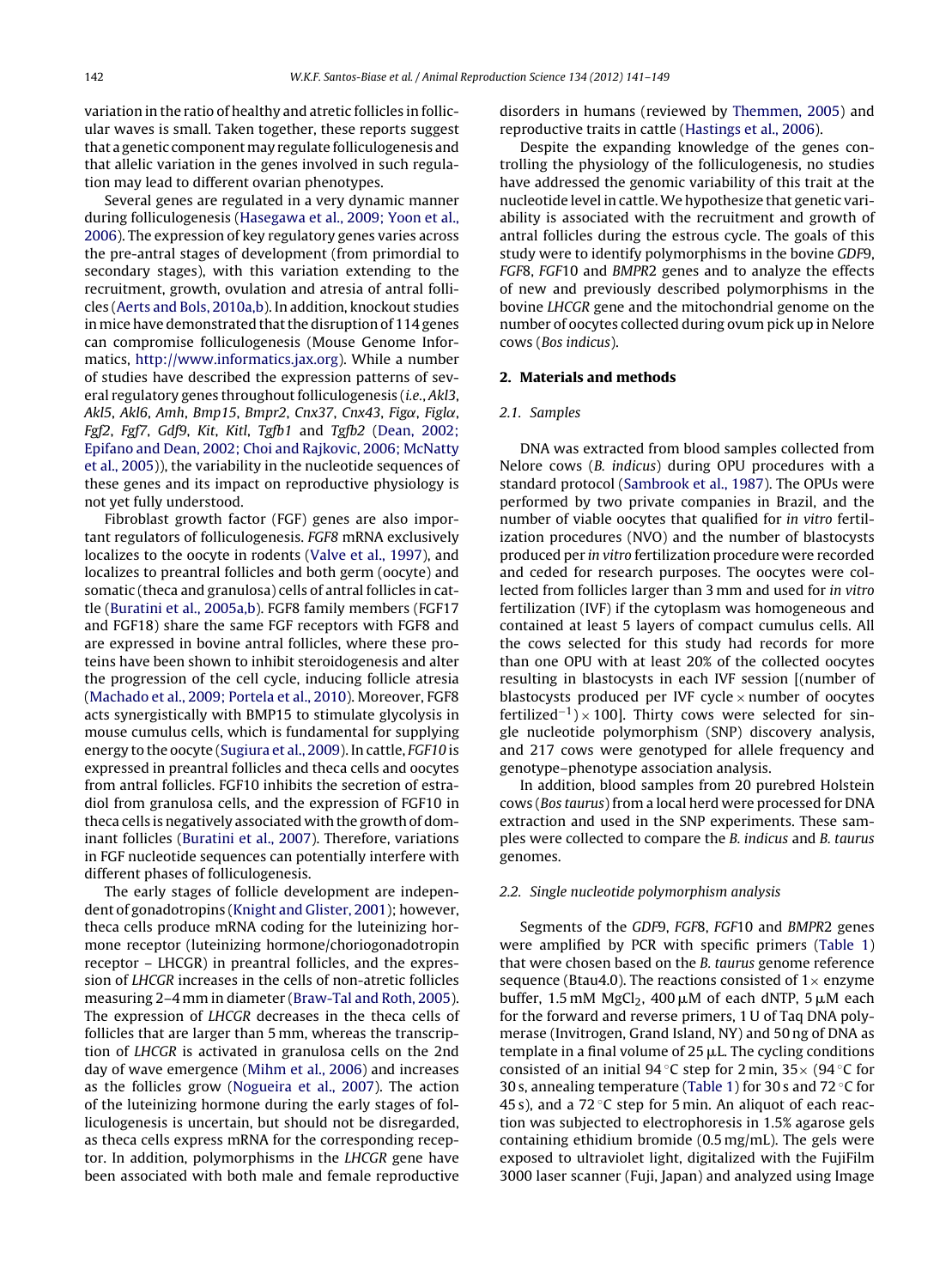<span id="page-2-0"></span>

| <b>Table 1</b>                                                                       |  |
|--------------------------------------------------------------------------------------|--|
| Primers used for PCR and sequencing of bovine GDF9, BMPR2, FGF8 and FGF10 fragments. |  |

| Gene                   | $BTA^a$ | Exons          | Code                                                     | Primers $(5'-3')$                                                | Annealing temperature | GenBank accession |
|------------------------|---------|----------------|----------------------------------------------------------|------------------------------------------------------------------|-----------------------|-------------------|
|                        |         | $\mathbf{1}$   | GDF9-A                                                   | <b>TTGCTAATTCTTCCAAGCCATG</b><br><b>TGGAAGCTCTAAACCCACTGTAAC</b> | 53 °C                 |                   |
| 7<br>GDF9              |         | $\mathbf{1}$   | GDF9-B                                                   | GCCCACCCACACACCTAAAGTTTA<br>GCACACCAACAGCTGAAAGAGGTA             | 65 °C                 |                   |
|                        | 2       | GDF9-C         | TGTATGAGAGAGATGGGAGCAGTGC<br><b>TCCCGTGCTGAAGGATGCTG</b> | $65^{\circ}$ C                                                   | 194719537             |                   |
|                        |         | $\overline{2}$ | GDF9-D                                                   | AAGACTCTCCCTAGAGCTCCATACTC<br>TAGAACTGCAATTCCACCCAAG             | 55 °C                 |                   |
|                        |         | $\overline{2}$ | GDF9-E                                                   | AAGAGAGGGCTGTCTGCCTGTCC<br>ACCGCACACAGAAAATTTATGCCAC             | $63^{\circ}$ C        |                   |
|                        |         | 1, 2           | FGF8-A                                                   | <b>ATGTGCATCCCTGGCCCCATGA</b><br><b>TCAACCGAACACGTGCCGAGGAC</b>  | $63^{\circ}$ C        |                   |
| 26<br>FGF <sub>8</sub> |         | 4, 5, 6        | FGF8-B                                                   | CAGCCAGGTGGGGGTGGTTG<br><b>GGTCCCTTCCCCAGCCCTCTC</b>             | $64^{\circ}$ C        | 194719403         |
|                        |         | $\overline{2}$ | <b>FGF10-A</b>                                           | TGGAATTGAGACATAGGCAGTTGAG<br><b>CTTGGTGACTAGCCCTTTGTGC</b>       | 63 °C                 |                   |
| FGF10                  | 20      | $\overline{2}$ | <b>FGF10-B</b>                                           | GGTCTCTTTACCTAAGCTAGGGTGGC<br>CCTTGCCCGCCCTTGAAAC                | $61^{\circ}$ C        | 194719397         |
|                        |         | 3              | <b>FGF10-C</b>                                           | ACACAGGAATTCACAAAGCAAGG<br><b>CTATGAGTGTACCACCATCGGAAG</b>       | 53 °C                 |                   |
|                        |         | 6              | BMPR2-A                                                  | ATACCAATTTCAGAGCCATGC<br><b>GCAGGTATGCTTTACCATTTGAG</b>          | $63^{\circ}$ C        |                   |
| <b>BMPR2</b><br>2      |         | 10             | BMPR2-B                                                  | CTTAAACAATTCAGTGGGCCAG<br><b>TTTACACAATCCCTCCACTTACAC</b>        | $63^{\circ}$ C        | 194719396         |
|                        |         | 11             | BMPR2-C                                                  | <b>TCTCCTGTCAGTACCCCCTCCTAC</b><br>AAGTTACTAGGCCTCGTTTGGGAA      | 62 °C                 |                   |

<sup>a</sup> Bovine chromosome.

Gauge software (Fuji, Japan) to determine the presence of non-specific PCR products.

The amplicons were purified using the ExoSAP-IT kit(GE Healthcare - Amersham, Piscataway, NJ) as recommended by manufacturer. A total of 10 ng of purified PCR product was used as a template in the sequencing reactions, which also contained the respective pair of primers and the BigDye® Terminator v3.1 reagent (Applied Biosystems, Foster City, CA).

The raw sequences were automatically processed and assembled using Prhed/Phrap ([Ewing](#page-7-0) et [al.,](#page-7-0) [1998\)](#page-7-0) and aligned with the B. taurus reference genome sequence [\(BGSAC,](#page-7-0) [2009\).](#page-7-0) The contigs were visually inspected with Consed ([Gordon](#page-7-0) et [al.,](#page-7-0) [1998\),](#page-7-0) and the SNPs were automatically identified with Polyphred [\(Bhangale](#page-7-0) et [al.,](#page-7-0) [2006\).](#page-7-0) This step was followed by a visual inspection of the sequencing chromatograms.

#### 2.3. Genotyping

Two of the SNPs discovered through sequencing (GDF9 and FGF8) and two of the SNPs previously described in the literature (LHCGR [\(Marson](#page-7-0) et [al.,](#page-7-0) [2008\)](#page-7-0) and mtDNA-Nd5 [\(Meirelles](#page-7-0) et [al.,](#page-7-0) [1999\)\)](#page-7-0) were analyzed by polymerase chain reaction-restriction fragment length polymorphism analysis (PCR-RFLP) using specific primers and restriction enzymes ([Table](#page-3-0) 2).

The reaction conditions for the amplification of the GDF9 and FGF8 gene segments were the same as those described in the previous section. The PCR amplification of the LHCGR and mtDNA-Nd5 gene segments was conducted using the following reaction mixture:  $1 \times$  enzyme buffer, 3.5 mM

 $\rm MgCl_2$ , 100  $\rm \mu M$  of each dNTP, 5  $\rm \mu M$  of each primer, 1 U Taq DNA polymerase (Invitrogen, Grand Island, NY), and 100 ng DNA template in a final volume of 25  $\mu$ L. The thermocycling protocol was as follows:  $94^{\circ}$ C for 2 min,  $35 \times (94^{\circ}$ C for 30 s, 58 °C for 30 s and 72 °C for 45 s), and 72 °C for 5 min. A 15  $\mu$ I aliquot of each reaction was subjected to enzyme digestion as recommended by the manufacturer, and the digested products were subjected to electrophoresis in 2% agarose gels containing ethidium bromide (0.5 mg/mL). The gels were exposed to ultraviolet light, digitalized in the Fuji-Film 3000 laser scanner (Fuji, Japan) and analyzed in Image Gauge software (Fuji, Japan).

One SNP in the BMPR2 gene was genotyped using a TaqMan® assay with the ABI Prism 7500 Sequence Detection System (Applied Biosystems) and the following primers: 5 -GCT AAT ATT TGA CTT GCT CTT TGT TCT GT-3 and 5 -TCC TTC CGG GCA TTT TAA TAA ACA TAC T-3 . The probe sequences were as follows: 5 VIC-CTC TTA CGA ACT TCC and 5 FAM-CTC TTA CAA ACT TCC. The TaqMan® assays were carried out with Universal PCR Master Mix (Applied Biosystems, Branchburg, NJ) according to the manufacturer's instructions.

# 2.4. Statistical analysis

The genotypic frequencies  $(F(ii), F(ij), F(ji), i \neq j)$  were calculated by directly counting the corresponding genotypes and dividing by the total number of genotyped individuals (N). The standard deviations of the genotypic frequencies were estimated using the formula  $((F_{(ii)}(F_{(ii)}-1))/N)^{-0.5}$  as described elsewhere [\(Evett](#page-7-0) [and](#page-7-0) [Weir,](#page-7-0) [1995\).](#page-7-0) The allele frequencies ( $f(i)$  and  $f(j)$ ,  $i \neq j$ ) were calculated as follows: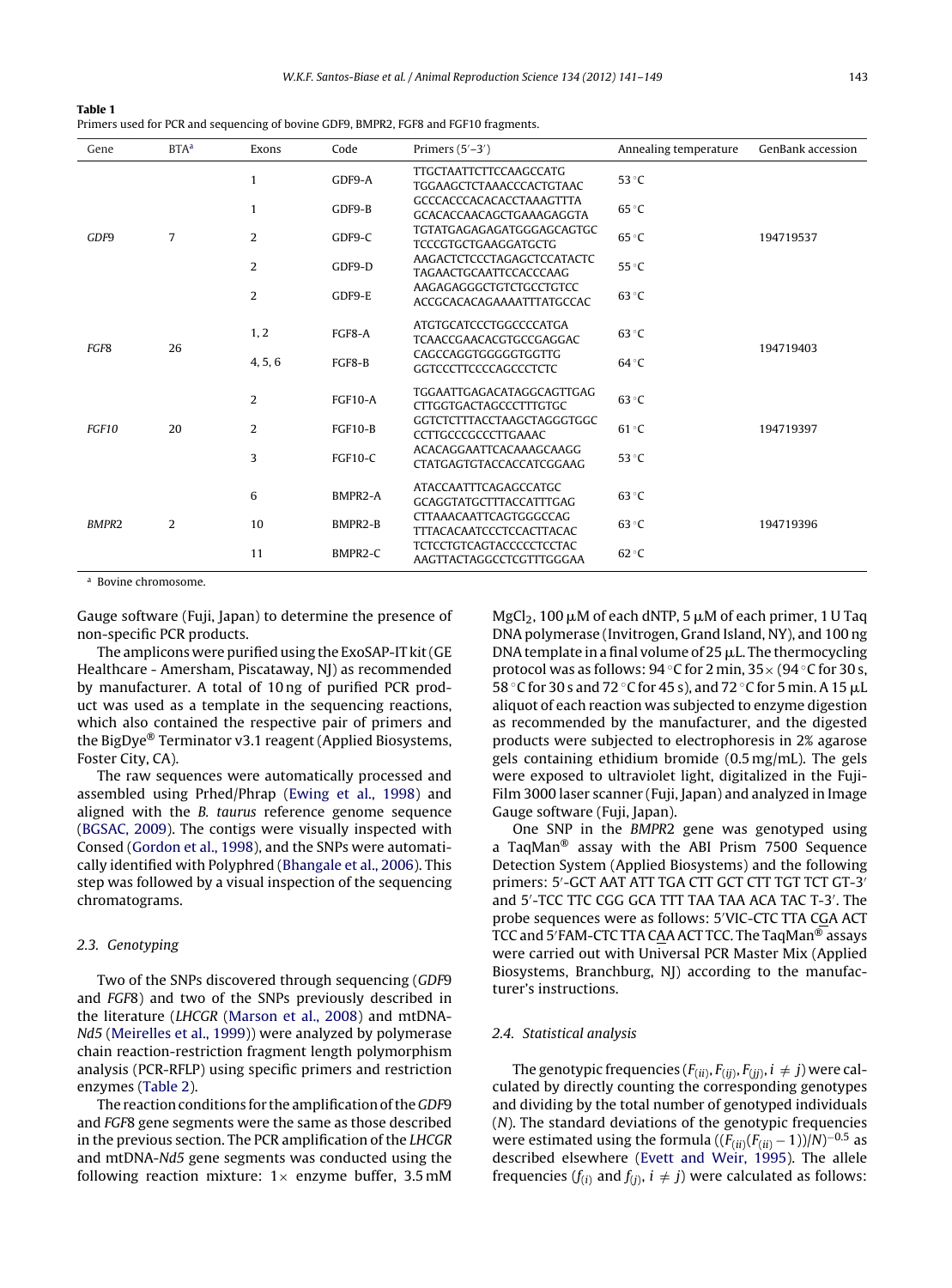<span id="page-3-0"></span>

| . . | H |  |  |  |
|-----|---|--|--|--|
|-----|---|--|--|--|

| Gene-fragment | Primers                                                         | Restriction enzyme |
|---------------|-----------------------------------------------------------------|--------------------|
| GDF9-B        | GCCCACCCACACACCTAAAGTTTA<br>GCACACCAACAGCTGAAAGAGGTA            | Nde I              |
| FGF8-A        | <b>ATGTGCATCCCTGGCCCCATGA</b><br><b>TCAACCGAACACGTGCCGAGGAC</b> | Msp I              |
| LHCGR         | CAA ACT GAC AGT CCC CCG CTT T<br>CCT CCG AGC ATG ACT GGA ATG GC | Hha I              |
| mtDNA-Nd5     | CCC AAC GAG GAA AAT ATA CC<br>AAC CGC AAA CAA CCT CTT C         | Hind III           |

 $f_{(i)} = F_{(ii)} + (F_{(ii)}/2)$  and  $f_{(j)} = 1 - f_{(i)}$ , and the standard deviations were estimated using the formula  $((f_{(i)}(1 - f_{(i)}))/2N)^{-5}$ [\(Evett](#page-7-0) [and](#page-7-0) [Weir,](#page-7-0) [1995\).](#page-7-0)

The Fisher exact test was used to test for Hardy–Weinberg equilibrium [\(Hardy,](#page-7-0) [1908\)](#page-7-0) and independence between the mitochondrial genotype and each nuclear gene  $(H_0)$  using GenePop v4.0 software [\(Raymond](#page-8-0) [and](#page-8-0) [Rousset,](#page-8-0) [1995\).](#page-8-0)

The data set followed a Poisson distribution (not shown), as expected for most counted data. Therefore, we transformed the data using  $Log<sub>2</sub>$  to attain normality within the dataset (not shown). The association between each DNA marker and the NVO was determined by analysis of variance (ANOVA) of repeated data using the following model:  $Log_2(Y_{ijklm}) = \mu + A_{ij} + SNP_k + F_l + Y_m + e_{ijklmn}$ ; where  $Y_{ijklmn}$  is the observation for animal *ijklm*;  $\mu$  is the overall phenotypic mean;  $A_{ii}$  is the random effect of cow *i* at OPU *j*; SNP<sub>k</sub> is the fixed effect of a SNP;  $F_l$  is the fixed effect of the place of OPU j;  $Y_m$  is the fixed effect for year of  $j_{th}$  OPU;  $e_{iiklmn}$  is the associated error for observation *ijklm*, assuming mean

| $\sim$<br>$\sim$<br>. . |
|-------------------------|
|-------------------------|

SNPs identified in Nelore cattle.

≅0 and variance ≅1. The differences ( $\overline{D}$ ) between the genotypic values were estimated by comparing the least square means and the gene/marker effect of significances with a Student's *t*-test (H<sub>0</sub>:  $\overline{D} = 0$ ; H<sub>1</sub>:  $\overline{D} \neq 0$ ).

The animals heterozygous for the FGF8 marker exhibited intermediate values compared to the homozygous animals; therefore, we estimated the allele substitution effect with a multiple regression analysis that used the above model with numeric values for the genotypes (SNP<sub>k</sub>,  $k = 0, 1, 2$ ). The slope of the regression line  $(\beta)$  estimated the average substitution effect for each allele, and the significance was tested with a Student's *t*-test (H<sub>0</sub>:  $\beta$  = 0; H<sub>1</sub>:  $\beta \neq 0$ ).

The probability of significance  $(P)$  values were corrected for multiple tests with the Bonferroni procedure [\(Bland](#page-7-0) [and](#page-7-0) [Altman,](#page-7-0) [1995\),](#page-7-0) and the alternative hypotheses  $(H_1)$  were assumed when the adjusted P value was <0.01. The association analysis tests and probability adjust-ments were performed in [SAS/STAT](#page-8-0)® software v8, and the NVO results are presented in the natural scale of the data.

| Gene         | NCBL <sub>ss</sub> # | Localization    | Position <sup>b</sup>       | Bovine Ref.<br>Seq. <sup>c</sup> | Nelore<br>sequence <sup>d</sup> | Allele<br>frequency in<br>Nelore sample | P(HW) <sup>e</sup> | AA<br>substitution |
|--------------|----------------------|-----------------|-----------------------------|----------------------------------|---------------------------------|-----------------------------------------|--------------------|--------------------|
|              | 104806867            | Exon 1          | Chr7:44093437 <sup>a</sup>  | $\mathsf{C}$                     | C/A                             | A- $0.19 \pm 0.08$                      | 0.6918             | Ala/Glu            |
| GDF9         | 104806874            | Intron 1        | Chr7:44092967               | C                                | T                               | $T - 1.00$                              |                    |                    |
|              | 104806881            | Exon $2(3'UTR)$ | Chr7:44090844               | T                                | G                               | $G - 1.00$                              |                    |                    |
|              | 104806875            | Intron 1        | Chr26:22818083              | A                                | G                               | $G - 1.00$                              |                    |                    |
|              | 104806876            | Intron 1        | Chr26:22817910              |                                  | <b>ACAA</b>                     | <b>ACAA-1.00</b>                        |                    |                    |
| FGF8         | 104806866            | Exon 2          | Chr26:22817344 <sup>a</sup> | G                                | G/C                             | $C - 0.25 \pm 0.15$                     | 0.8007             | Arg/Pro            |
|              | 104806877            | Exon 2          | Chr26:22817318              | T                                | C                               | $C - 1.00$                              |                    | Ser/Pro            |
|              | 104806878            | Intron 2        | Chr26:22817235              | C                                | G                               | $G - 1.00$                              |                    |                    |
|              | 104806864            | Intron 2        | Chr20:32501605              | C                                | G/C                             | $C - 0.35 \pm 0.07$                     | 0.3208             |                    |
| FGF10        | 104806879            | Exon 3          | Chr20:32502010              | T                                | C                               | $C - 1.00$                              |                    | Lys/Glu            |
|              | 104806865            | Exon $3(3'UTR)$ | Chr20: 32502286             | C                                | T                               | $T - 1.00$                              |                    |                    |
|              | 104806868            | Intron 5        | Chr2:95614590               | $\mathsf{A}$                     | A/C                             | $C - 0.69 \pm 0.12$                     | 0.4376             |                    |
|              | 104806869            | Intron 5        | Chr2:95614807               | C                                | C/T                             | T- $0.61 \pm 0.07$                      | 1.0000             |                    |
|              | 104806870            | Exon 11 (3'UTR) | Chr2:95635857               | T                                | T/A                             | A- $0.50 \pm 0.16$                      | 0.3208             |                    |
| <b>BMPR2</b> | 104806871            | Exon 11 (3'UTR) | Chr2:95636182               | A                                | A/G                             | $G - 0.56 \pm 0.12$                     | 0.8604             |                    |
|              | 104806872            | Exon 11 (3'UTR) | Chr2:95636437ª              | G                                | G/A                             | A- $0.45 \pm 0.11$                      | 0.9465             |                    |
|              | 104806873            | Exon 11 (3'UTR) | Chr2:96636632               | C                                | T/C                             | $C - 0.19 \pm 0.10$                     | 0.2932             |                    |

<sup>a</sup> SNPs confirmed.

 $^{\rm b}\,$  SNP position on the bovine reference sequence.

<sup>c</sup> Nucleotide observed on Bostaurus (Btau 4.0).

Nucleotide observed in this study from Nelore samples.

<sup>e</sup> Fisher exact probability for Hardy Weinberg equilibrium.

 $f$  Amino acid substitution observed from B. taurus reference sequence to Nelore (B. indicus) sequence.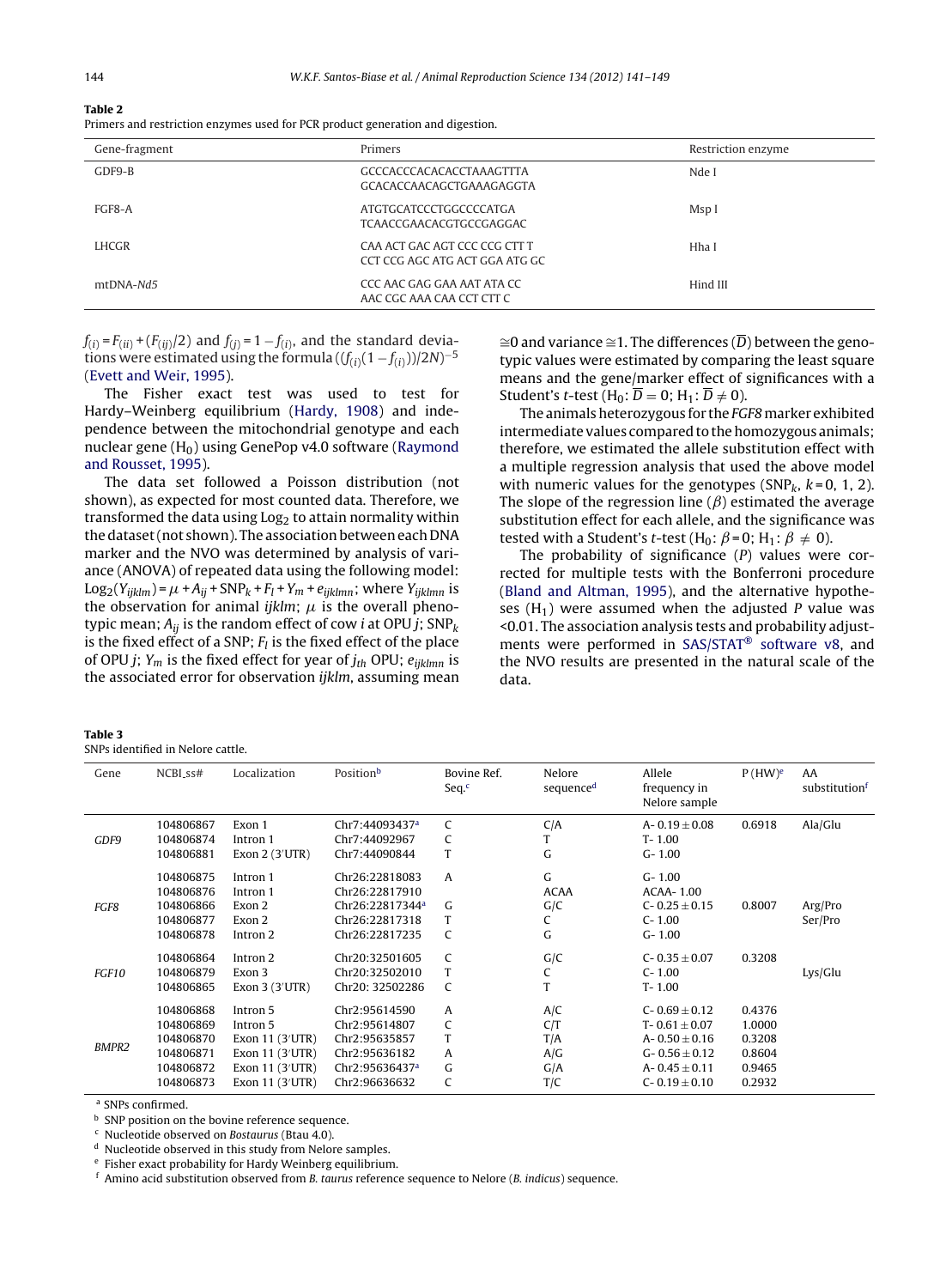<span id="page-4-0"></span>**Table 4** Genotype and allele frequencies for markers in the Nelore sample.

| Gene              | SNP position   | N   | Genotype frequency    |                                    |                       | Alelle frequency            |                      | P(HW)  |
|-------------------|----------------|-----|-----------------------|------------------------------------|-----------------------|-----------------------------|----------------------|--------|
| GDF9              | Chr7:44093437  | 217 | AA<br>$0.02 \pm 0.01$ | CA<br>$0.16 \pm 0.02$              | CC<br>$0.82 + 0.03$   | A<br>$0.10 \pm 0.01$        | $0.90 \pm 0.01$      | 0.1195 |
| FGF8              | Chr26:22817344 | 203 | CC<br>$0.20 \pm 0.03$ | CG <sub>1</sub><br>$0.51 \pm 0.04$ | GG<br>$0.29 + 0.03$   | $\sqrt{ }$<br>$0.46 + 0.02$ | G<br>$0.54 \pm 0.02$ | 0.7790 |
| BMPR <sub>2</sub> | Chr2:95636437  | 217 | AA<br>$0.16 + 0.02$   | AGr<br>$0.45 \pm 0.03$             | GG<br>$0.40 + 0.03$   | A<br>$0.38 \pm 0.02$        | G<br>$0.62 + 0.02$   | 0.4718 |
| <b>LHCGR</b>      | Chr11:32195548 | 218 | CC<br>$0.02 \pm 0.01$ | <b>CT</b><br>$0.25 \pm 0.03$       | TT<br>$0.73 \pm 0.03$ | C<br>$0.14 + 0.02$          | T<br>$0.86 \pm 0.02$ | 1.0    |
| mtDNA             | nt:12178       | 218 | Indicine<br>0.24      | na                                 | Taurine<br>0.76       | na                          | na                   | na     |

na: not applicable.

# **3. Results**

# 3.1. SNP identification and genotyping

Seventeen SNPs were identified when the genome sequences for Nelore cows (B. indicus) were compared with the taurine reference genome sequence ([Table](#page-3-0) 3). Eight SNPs were putative breed or sub-species specific nucleotide variations, with 2 of the SNPs resulting in amino acid changes in the respective protein (FGF8 – Chr26:22817318 T/C; FGF10 – Chr20:32502010 T/C) and the remaining six SNPs located in intronic or untranslated regions. The nine remaining SNPs were found only within the Nelore samples. Two of these SNPs result in amino acid substitutions (GDF9 – Chr7:44093437 C/A; FGF8 – Chr26:22817344 C/G). The allelic frequencies of these 9 SNPs were in Hardy–Weinberg equilibrium.

Table 4 shows the allelic and genotypic frequencies estimated for the SNPs in GDF9 (Chr7:44093437), FGF8 (Chr26:22817344), BMPR2 (Chr2:95636437), LHCGR (Chr11:32195548) and mtDNA (nt:12178), which were genotyped in a larger number of animals and were in Hardy–Weinberg equilibrium. The genotypes of the Holstein cows were identical to those found in the cattle reference genome.

#### 3.2. Association analysis

The average number of viable oocytes (NVO) retrieved from a total of 1426 OPUs performed on 193 cows was  $29.6 \pm 25.2$ . The descriptive statistics for the dataset used in the association analysis are presented in Table 5. The SNPs

| Table 5 |  |  |  |  |
|---------|--|--|--|--|
|         |  |  |  |  |

|  |  | Descriptive summary of viable oocytes collected per OPU. |  |  |  |
|--|--|----------------------------------------------------------|--|--|--|
|--|--|----------------------------------------------------------|--|--|--|

|                              | Data original<br>format | Transformed<br>data (Log <sub>2</sub> ) |
|------------------------------|-------------------------|-----------------------------------------|
| Number of animals            | 193                     | 193                                     |
| Number of OPUs               | 1426                    | 1426                                    |
| Mean                         | 29.6                    | 4.4                                     |
| Standard deviation           | 25.2                    | 1.2                                     |
| Range                        | $1 - 194$               | $0 - 7.6$                               |
| Median                       | 22                      | 4.4                                     |
| Mode                         | 10                      | 3.3                                     |
| Coefficient of variation (%) | 85.15                   | 1.82                                    |

in the GDF9, FGF8, BMPR2 and LHCGR genes exerted significant effects on the NVO. The NVO retrieved from the genotypes with higher and lower averages ranged from 4.87 (FGF8) to 9.67 (LHCGR) [\(Table](#page-5-0) 6).

# **4. Discussion**

We identified genetic variants in four genes involved in oocyte maturation process that are specific to Nelore cattle. The presence of fixed alleles in each breed was expected, as the average genetic distance  $(F_{ST})$  between the zebuine and taurine genomes has been estimated at 22.8% [\(Chan](#page-7-0) et [al.,](#page-7-0) [2010\),](#page-7-0) and the diversity ratio between the Angus (B. taurus) and Brahman (B. indicus) genomes is estimated to be 0.3–0.55 when the calculations are based on mutation rates and 0.4–0.7 when the calculations are based on pairwise nucleotide heterozygosity [\(Bovine](#page-7-0) [HapMap](#page-7-0) [Consortium,](#page-7-0) [2009\).](#page-7-0) The percentage of Nelore animals showing taurine mitochondrial DNA (76%) was in agreement with previously published results (79%, [Meirelles](#page-7-0) et [al.,](#page-7-0) [1999\).](#page-7-0)

The average NVO observed in our study (29.6) was in agreement with previously reported estimates of the total number of follicles recruited in each follicular growth wave in Nelore cows between 20 and 24 months old  $(33.4 \pm 3.2,$ [Carvalho](#page-7-0) et [al.,](#page-7-0) [2008\).](#page-7-0) Moreover, the observed average NVO was also similar to the number of oocytes recovered from 60 to 90-day-old Nelore calves ( $24.5 \pm 93.5$ , [Malard](#page-7-0) et [al.,](#page-7-0) [2001\)](#page-7-0) and the number of oocytes recovered from Aberdeen Angus cows by OPU (25.4  $\pm$  2.5, [Carvalho](#page-7-0) et [al.,](#page-7-0) [2008\).](#page-7-0)

The GDF9 protein functions as a dimer, forming either homodimers or heterodimerizing with BMP15 ([Liao](#page-7-0) et [al.,](#page-7-0) [2003\).](#page-7-0) The malfunction of this protein can impair the development of secondary follicles [\(Epifano](#page-7-0) [and](#page-7-0) [Dean,](#page-7-0) [2002;](#page-7-0) [Dong](#page-7-0) et [al.,](#page-7-0) [1996\),](#page-7-0) and immunization against GDF9 decreases the number and size of antral follicles in cattle [\(Juengel](#page-7-0) et [al.,](#page-7-0) [2009\).](#page-7-0) The GDF9 SNP causes an amino acid substitution (Ala/Glu) at protein residue 95, which is highly conserved across mammalian species [\(Fig.](#page-5-0) 1A). We observed a significant difference in the number of viable oocytes (6 oocytes) retrieved from the heterozygous (CA) and CC homozygous cows. It is possible that the signaling from the GDF9 dimer may be partially impaired by the amino acid substitution in one of the GDF9 proteins.

We do not yet understand the role of FGF8 in the regulation of folliculogenesis, and this lack of understanding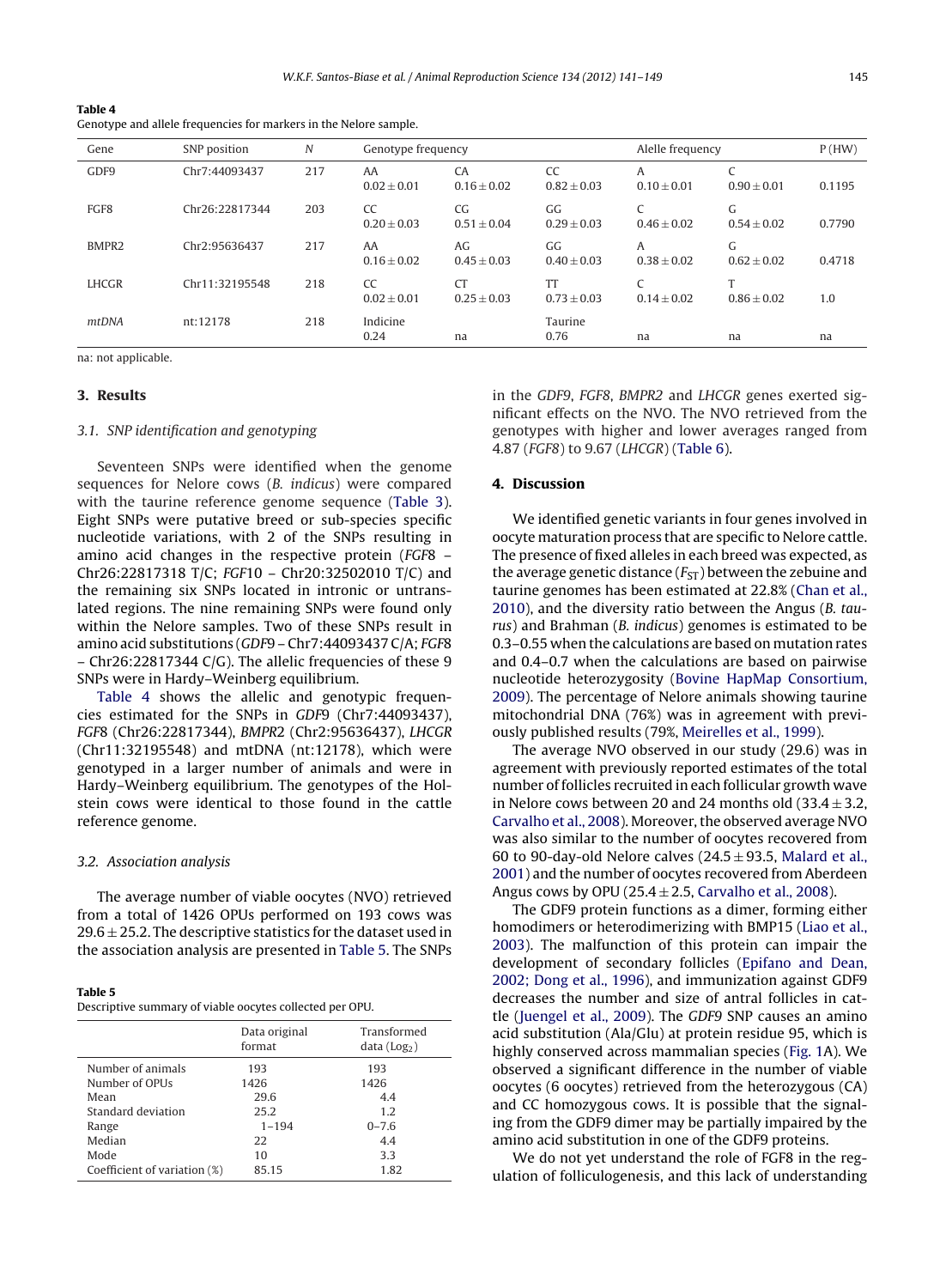# <span id="page-5-0"></span>**Table 6**

Averages of viable oocytes collected by OPU per genotype. Data is presented as least square means (LSM) ± standard error (SE) of viable oocytes collected for each genotype. N, number of cows.

| Gene  | SNP position   | <i>F</i> values | Genotypes | N   | $LSM \pm SE$                  |
|-------|----------------|-----------------|-----------|-----|-------------------------------|
| GDF9  | Chr7:44093437  | 18.37*          | AA        | 04  | $20.80 \pm 0.44^a$            |
|       |                |                 | CA        | 34  | $14.00 \pm 0.02^b$            |
|       |                |                 | CC        | 180 | $19.99 \pm 0.01^a$            |
| FGF8  | Chr26:22817344 | $6.66*$         | GG        | 59  | $22.07 \pm 0.01$ <sup>a</sup> |
|       |                |                 | CG        | 103 | $19.48 \pm 0.01^{a,b}$        |
|       |                |                 | CC        | 41  | $17.20 \pm 0.02^{\rm b}$      |
| BMPR2 | Chr2:95636437  | $24.29^*$       | AA        | 34  | $22.83 \pm 0.01^a$            |
|       |                |                 | AG        | 97  | $16.76 \pm 0.01^{\rm b}$      |
|       |                |                 | GG        | 86  | $21.23 \pm 0.01^a$            |
| LHCGR | Chr11:32195548 | 17.78*          | CC        | 04  | $26.06 \pm 0.03$ <sup>a</sup> |
|       |                |                 | <b>CT</b> | 54  | $16.39 \pm 0.01^{\rm b}$      |
|       |                |                 | TT        | 160 | $21.17 \pm 0.01^a$            |
| mtDNA | nt:12178       | 0.04            | Taurine   | 53  | $19.61 \pm 0.01^a$            |
|       |                |                 | Indicine  | 165 | $19.41 \pm 0.01^a$            |

 $*$  Significant ( $P < 0.01$ ).

<sup>a</sup> Different letters between genotypes within marker represent significant statistical differences (P < 0.01).

 $b$  Different letters between genotypes within marker represent significant statistical differences ( $P$  < 0.01).

is complicated by the unfeasibility of knockout models, as the null mutant does not develop beyond gastrulation [\(Itoh](#page-7-0) [and](#page-7-0) [Ornitz,](#page-7-0) [2008\).](#page-7-0) In cattle, the FGF8 gene is transcribed in primordial, primary and secondary preantral

follicles [\(Buratini](#page-7-0) et [al.,](#page-7-0) [2005a,b\),](#page-7-0) in addition to the oocytes, granulosa cells and theca cells of antral follicles ([Buratini](#page-7-0) et [al.,](#page-7-0) [2005a,b\).](#page-7-0) FGF8 most efficiently activates the FGFR3C and FGFR4 receptors, both of which are transcribed in

| A                             |                                                   |  |  |    | 100 |     |  |  | 110 |     |  |  | 120 |  |     |  |                                                                           |
|-------------------------------|---------------------------------------------------|--|--|----|-----|-----|--|--|-----|-----|--|--|-----|--|-----|--|---------------------------------------------------------------------------|
| Bos taurus indicus/1-453      | PRLOPDDRALSYMKRLYKEYATKEGTPKSNRSHLYNTVRLF         |  |  |    |     |     |  |  |     |     |  |  |     |  |     |  |                                                                           |
| Bos taurus taurus/1-453       | PRL QPDDRAL SYMKRLYKAYATKEGTPK SNR SHLYNTVRLF     |  |  |    |     |     |  |  |     |     |  |  |     |  |     |  |                                                                           |
| Homo sapiens/1-454            | PRLQPDSRALHYMKKLYKTYATKEGIPKSNRSHLYNTVRLF         |  |  |    |     |     |  |  |     |     |  |  |     |  |     |  |                                                                           |
| Pan troglodytes/1-455         | PRLQPDSRALHYMKKLYKTYATKEGIPKSNRSHLYNTVRLF         |  |  |    |     |     |  |  |     |     |  |  |     |  |     |  |                                                                           |
| Mus musculus/1-441            | PKLQPDSRALYYMKKLYKTYATKEGVPKPSRSHLYNTVRLF         |  |  |    |     |     |  |  |     |     |  |  |     |  |     |  |                                                                           |
| Rattus norvegicus/1-440       | PKLQPDSRALYYMKKLYKTYATKEGVPKPSRSHLYNTVRLF         |  |  |    |     |     |  |  |     |     |  |  |     |  |     |  |                                                                           |
| Gallus gallus/1-454           | PRLQPDSRALRYMKRLYKMYATKEGIPKAHKSHLYNTVRLF         |  |  |    |     |     |  |  |     |     |  |  |     |  |     |  |                                                                           |
| Danio rerio/1-418             | HRTKPDSRYVRYMRRLYKQSSKPYRSPEAS - -HLYNTARLI       |  |  |    |     |     |  |  |     |     |  |  |     |  |     |  |                                                                           |
| B                             |                                                   |  |  | 40 |     |     |  |  | 50  |     |  |  | 60  |  |     |  |                                                                           |
| Homo sapiens/1-244            |                                                   |  |  |    |     |     |  |  |     |     |  |  |     |  |     |  | $-MGSPR$                                                                  |
| Pan troglodytes/1-244         |                                                   |  |  |    |     |     |  |  |     |     |  |  |     |  |     |  | <b>MGSPR</b>                                                              |
| Bos taurus taurus/1-397       | RRRGAGAYMSRQPSARLRQTSFVDCWRRGKTVFGGRRGTTR         |  |  |    |     |     |  |  |     |     |  |  |     |  |     |  |                                                                           |
| Bos taurus indicus/1-397      | PRRGAGAYMPRQPSARLRQTSFVDCWRRGKTVFGGRRGTTR         |  |  |    |     |     |  |  |     |     |  |  |     |  |     |  |                                                                           |
| Mus musculus/1-268            |                                                   |  |  |    |     |     |  |  |     |     |  |  |     |  |     |  | <b>MGSPR</b>                                                              |
| Rattus norvegicus/1-204       |                                                   |  |  |    |     |     |  |  |     |     |  |  |     |  |     |  | <b>MGSPR</b>                                                              |
| Canis familiaris/1-287        | ETREKGYSAERSGSVRVADALTAG - - - - - - - PPGSRTATHS |  |  |    |     |     |  |  |     |     |  |  |     |  |     |  |                                                                           |
| Gallus gallus/1-214           |                                                   |  |  |    |     |     |  |  |     |     |  |  |     |  |     |  | <b>MDPCS</b>                                                              |
| Dani_rerio/1-210              |                                                   |  |  |    |     |     |  |  |     |     |  |  |     |  |     |  | MRLIP                                                                     |
|                               |                                                   |  |  |    |     | 680 |  |  |     | 690 |  |  |     |  | 700 |  |                                                                           |
| Drosophila melanogaster/1-831 |                                                   |  |  |    |     |     |  |  |     |     |  |  |     |  |     |  | GWIYSMLMSSLPLFGISNYSSTSICLPMENRDVYDTIY                                    |
| Anopheles gambiae/1-814       |                                                   |  |  |    |     |     |  |  |     |     |  |  |     |  |     |  | GWVYAITMASMPLFGISNYSSTSICLPMEARDSLDIAY                                    |
| Mus musculus/1-700            |                                                   |  |  |    |     |     |  |  |     |     |  |  |     |  |     |  | GWIFSTLMATLPLVGVSSYMKVSICLPMDVESTLSQVY                                    |
| Rattus norvegicus/1-700       |                                                   |  |  |    |     |     |  |  |     |     |  |  |     |  |     |  | GWL F S T L I A T M P L V G I S N Y M K V S I C L P M D V E S T L S Q V Y |
| Bos taurus indicus/1-701      |                                                   |  |  |    |     |     |  |  |     |     |  |  |     |  |     |  | GWLFSTLIAVLPLVGVSNYMKASICLPMDVESTLSQVY                                    |
| Bos taurus taurus/1-701       |                                                   |  |  |    |     |     |  |  |     |     |  |  |     |  |     |  | GWLFSTLIAVLPLVGVSNYMKWSICLPMDVESTLSQVY                                    |
| Canis familiaris/1-704        |                                                   |  |  |    |     |     |  |  |     |     |  |  |     |  |     |  | GWLFSTLIAMLPLVGVSNYMKVSICLPMDVETTLSQVY                                    |
| Homo sapiens/1-699            |                                                   |  |  |    |     |     |  |  |     |     |  |  |     |  |     |  | GWLFSSLIAMLPLVGVSNYMKVSICFPMDVETTLSQVY                                    |
| Gallus gallus/1-728           |                                                   |  |  |    |     |     |  |  |     |     |  |  |     |  |     |  | GWVFSILIAVLPLLGVSSYMKVSICLPMDIETGLSQAY                                    |
| Danio rerio/1-708             |                                                   |  |  |    |     |     |  |  |     |     |  |  |     |  |     |  | GWLLCLAMALLPLIGVSSYSKVSMCLPMDIETPLSQAY                                    |
| Caenorhabditis elegans/1-929  |                                                   |  |  |    |     |     |  |  |     |     |  |  |     |  |     |  | GWLFAIIMAILPWFDVSSYSESSVCLPLRAATIFDKSY                                    |

**Fig. 1.** The alignment of the Bos taurus and Bos indicus GDF9 (A), FGF8 (B) and LHCGR (C) proteins is shown. The amino acid differences between B. taurus and B. indicus that were investigated in this study are marked by a vertical rectangle. The proteins are ordered by similarity. The dashed lines represent gaps in the alignments, while the shades of gray represent the degree of similarity (100% similarity is assumed for the positions in the alignment where the amino acids are the same across species). The numbers following the species name represent the number of amino acids in that protein for a given species.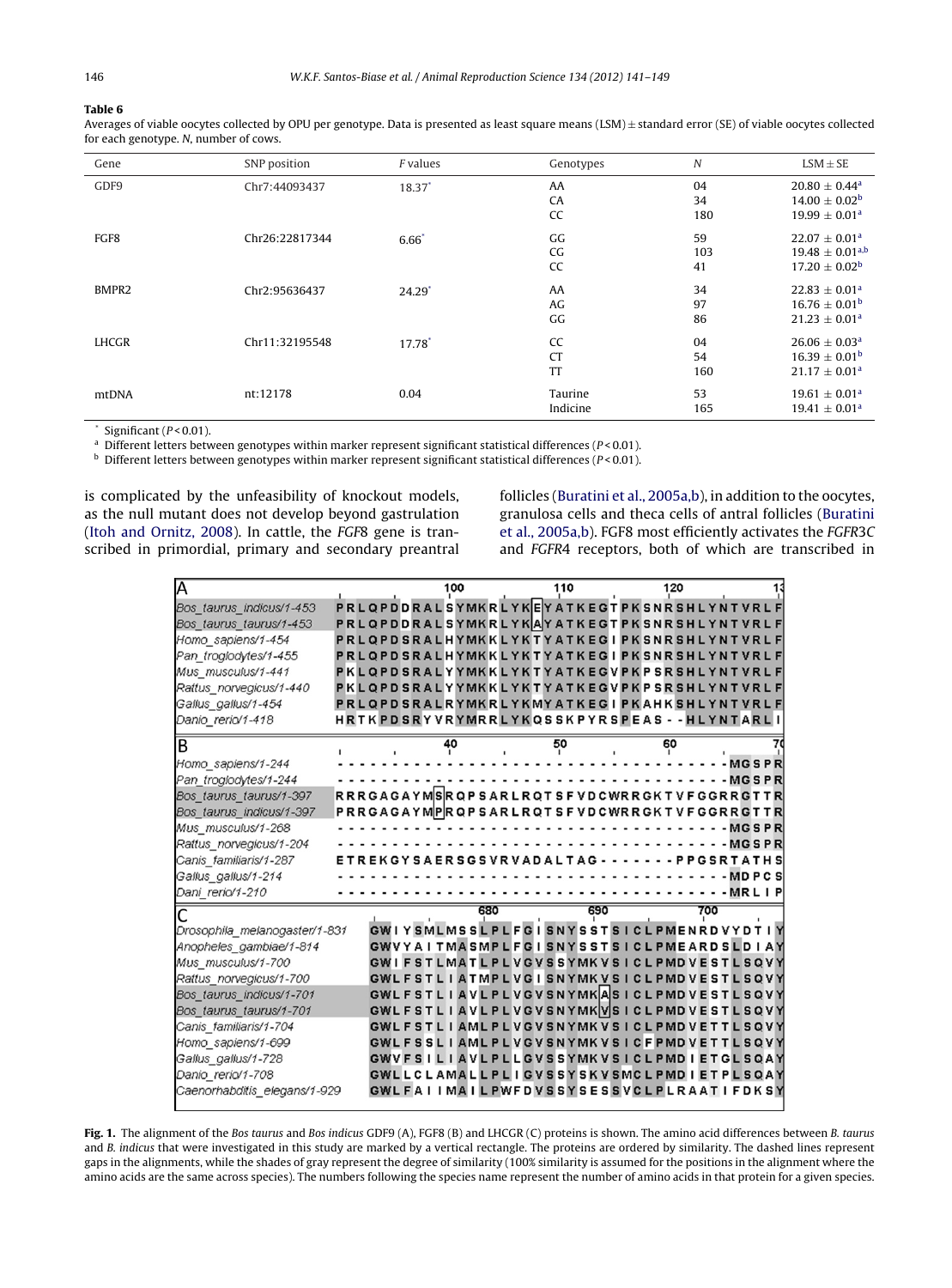theca cells (with FGFR3C also being transcribed in granulosa cells), suggesting that FGF8 signaling occurs within the bovine antral follicle [\(Buratini](#page-7-0) et [al.,](#page-7-0) [2005a,b;](#page-7-0) [Itoh](#page-7-0) [and](#page-7-0) [Ornitz,](#page-7-0) [2008\).](#page-7-0) FGF8 seems to interact with other proteins to regulate folliculogenesis, as it was shown to function together with BMP15 to stimulate glycolysis in cumulus cells ([Sugiura](#page-8-0) et [al.,](#page-8-0) [2009\).](#page-8-0) While the observed alteration in the  $30<sup>th</sup>$  amino acid of the protein is in a non-conserved region ([Fig.](#page-5-0) 1B), this alteration could still lead to a mutant protein with a slightly altered function, which would have consequences for FGF8 signaling and lead to changes in the number of follicles recruited in each wave. The homozygous wild-type females (GG) produced on average a total of 4.87 more viable oocytes than the homozygous mutant females (CC). The heterozygous females showed intermediate values, suggesting an additive relationship between the alleles [\(Falconer](#page-7-0) [and](#page-7-0) [Mackay,](#page-7-0) [1996\).](#page-7-0) The estimated allele substitution effect for the C allele was  $1.13 \pm 0.01$  $(P = 0.0003)$  oocytes.

BMPR2 functions as part of a protein complex that also containsActivin receptors 2 and 2B and BMPRI and BMPRIB. BMPR2 also has a key role in the TGF beta pathway and the stimulation of cell differentiation through the Smad intracellular signaling pathway [\(Miyazono](#page-7-0) et [al.,](#page-7-0) [2010\).](#page-7-0) While scientists are uncertain as to how BMPR2 is assembled as a protein complex, BMPR2 was shown to interact with GDF9 to stimulate granulosa cell proliferation in the small antral follicles of mice ([Vitt](#page-8-0) et [al.,](#page-8-0) [2002\).](#page-8-0) The polymorphism present in the 3 UTR of the BMPR2 gene affected the number of viable oocytes collected by OPU. The homozygous females produced 5–6 more oocytes than the heterozygous females. The 3 UTR of BMPR2 has several sites that are predicted targets for many micro RNAs ([Friedman](#page-7-0) et [al.,](#page-7-0) [2009\),](#page-7-0) and miR-21 has been shown to down-regulate the level of BMPR2 protein [\(Qin](#page-8-0) et [al.,](#page-8-0) [2009\).](#page-8-0) Despite the previous connection between the BMPR2 protein and follicle recruitment and growth, further studies are required to evaluate the relationship between the polymorphisms in the 3 UTR of the gene and follicle recruitment and growth in cattle.

The functional LHCGR may only occur after follicular deviation, as previously suggested ([Nogueira](#page-7-0) et [al.,](#page-7-0) [2007;](#page-7-0) [Barros](#page-7-0) et [al.,](#page-7-0) [2010\).](#page-7-0) The down-regulation of LHCG:LHCGR signaling around the time of dominant follicle selection has a significant effect on the gene expression of theca cells (STAR and CYP17A) and granulosa cells (PAPPA) [\(Luo](#page-7-0) et [al.,](#page-7-0) [2011\)](#page-7-0) in cows. While the importance of LHCG/LHCGR signaling during the follicle selection is well accepted, the role of the LHCG/LHCGR in the early stages of bovine folliculogenesis has yet to be studied. In mouse models, the Lhcgr gene is expressed in granulosa cells by the 4<sup>th</sup> day of the estrous cycle [\(Xu](#page-8-0) et [al.,](#page-8-0) [1995\).](#page-8-0) The importance of the Lhcgr gene in follicular development is emphasized by the fact that knockout mice (Lhcgr−/−) do not mature follicles past the early antral stage ([Lei](#page-7-0) et [al.,](#page-7-0) [2001\).](#page-7-0) In addition, these follicles do not respond to gonadotropins [\(Pakarainen](#page-7-0) et [al.,](#page-7-0) [2005\).](#page-7-0)

The LHCGR polymorphism investigated in this study significantly affected the NVO. The OPU procedure collected 4–10 more oocytes from the homozygous females than from the heterozygous females. Polymorphisms in the LHCGR gene have been associated with the estimated breeding values for calving interval, days to first service and condition score ([Hastings](#page-7-0) et [al.,](#page-7-0) [2006\),](#page-7-0) but the SNPs linked to these values were different from the SNP investigated in the present study.

The effect that the LHCGR polymorphism exerts on the NVO can be caused by an abnormal interaction between the LH protein and the LHCGR protein. The C/T SNP at position 62478 of the bovine LHCGR gene causes an amino acid substitution (aa: 443 alanine/valine) in a transmembrane domain that resides in a highly conserved region of the protein [\(Fig.](#page-5-0) 1C).

The comparison of the least square means for the NVOs of the genotypes with each polymorphism revealed different patterns of allele interactions. The analysis for the FGF8 SNP indicated that C and G have an additive interaction. In comparison, the results for the GDF9, BMRP2 and LHCGR SNPs suggest underdominance between the two alleles for each SNP. The allelic distribution for the three SNPs might follow the expected population equilibrium ([Table](#page-4-0) 4) because the number of antral follicles present in a given follicular wave may not be under selective pressure in a species that normally ovulates one oocyte. The biochemical mechanisms that control the interactions between GDF9 and LHCGR are yet not fully elucidated, and all the interactions for each of these proteins have yet to be identified. The formation of homodimers or heterodimers is possible for both GDF9 and LHCGR to perform their functions ([Liao](#page-7-0) et [al.,](#page-7-0) [2003;](#page-7-0) [Urizar](#page-7-0) et [al.,](#page-7-0) [2005\).](#page-7-0) Thus, we hypothesize that the formation of GDF9 and LHCGR homodimers is impaired by the amino acid change. However, further experiments are necessary to clarify why the heterozygous cows averaged fewer NOV during the OPU. The BMPR2 polymorphism is positioned in the 3 UTR and thus has no effect on protein conformation. Therefore, it is important to consider the fact that one or all these SNPs may not be causative mutations and might rather be linked to a haplotype that effectively influences the phenotype. Follow up studies using high throughput sequencing will help elucidate the genetic basis of the quantitative phenotypic variation on a case-by-case basis [\(Mackay](#page-7-0) et [al.,](#page-7-0) [2009\).](#page-7-0)

In contrast to the nuclear markers, the two mitochondrial genomes (taurine and indicine) showed no significant differences in the analyzed characteristic. However, the average follicle number recruited in each follicular wave is reported to be different for the B. indicus and B. taurus breeds (Nelore: 33.4; Aberdeen Angus: 25.4 ([Carvalho](#page-7-0) et [al.,](#page-7-0) [2008\)\)](#page-7-0). Altogether, these results could indicate that the divergence between the taurine and indicine mitochondrial genomes has little or no effect on the number of follicles recruited in each follicular wave and that this phenotype is controlled by nuclear genes.

In summary, we identified new polymorphisms in the bovine GDF9, FGF8, FGF10 and BMPR2 genes, some of which are associated with the oocyte OPU yield and may be correlated with the number of antral follicles recruited during follicle maturation in purebred Nelore cattle. This finding is an indication of a genetic effect on either the number of primordial follicles recruited to grow in each follicular wave or a genetic effect on the growth of healthy follicles during the wave. Despite the limited number of molecular markers tested, our findings may have a significant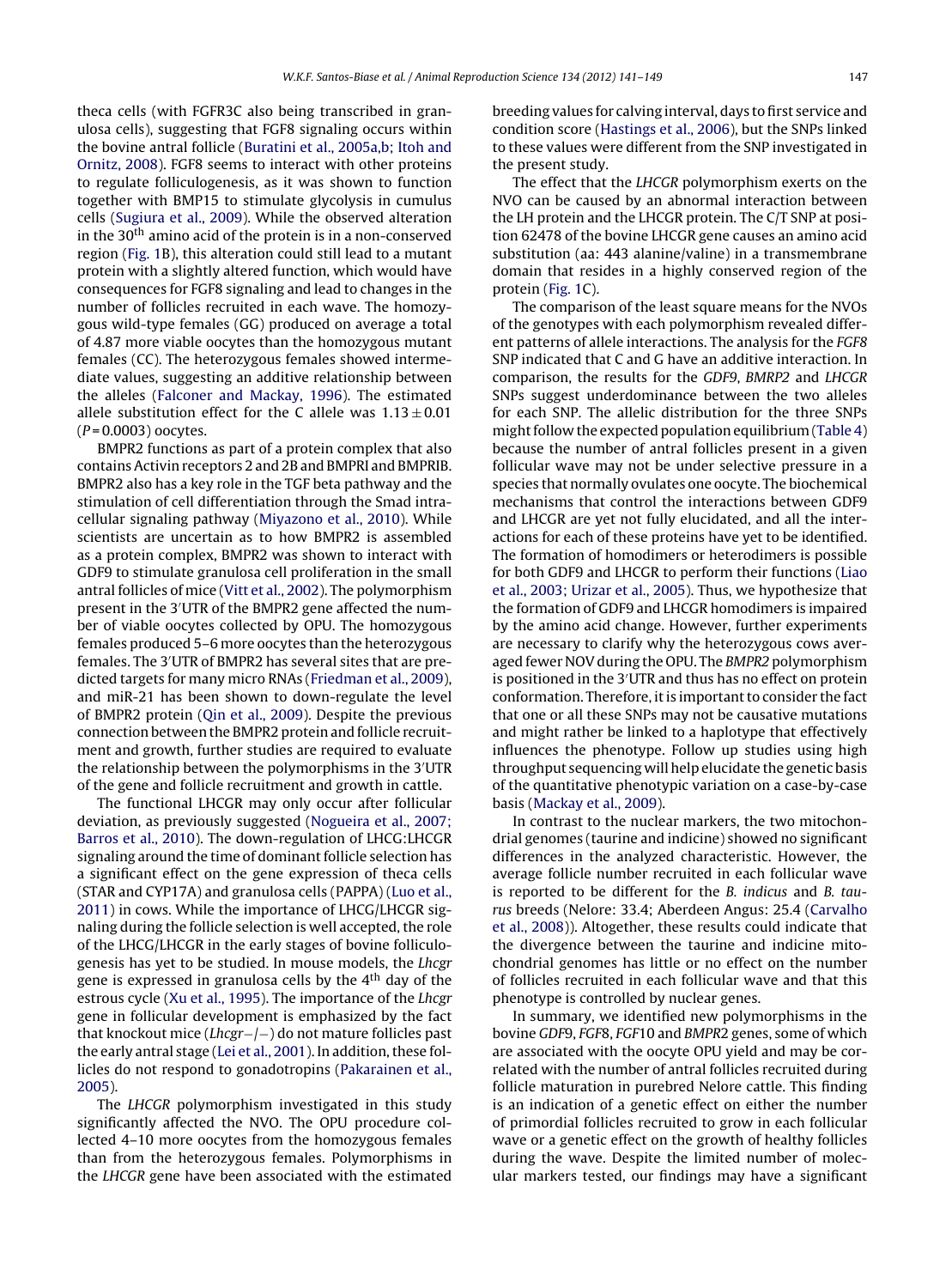<span id="page-7-0"></span>impact on the selection of cows as oocyte donors for in vitro embryo production. Further studies using high throughput technologies ([Seidel,](#page-8-0) [2010\)](#page-8-0) are needed to confirm the relationship between genetic background and oocyte yield.

## **Acknowledgements**

The authors thank the two enterprises that granted the use of their data for this research. This work was financed by grants from FAPESP-Brazil.

## **References**

- Aerts, J.M., Bols, P.E., 2010a. Ovarian follicular dynamics. A review with emphasis on the bovine species. Part II. Antral development, exogenous influence and future prospects. Reprod. Domest. Anim. 45, 180–187.
- Aerts, J.M., Bols, P.E., 2010b. Ovarian follicular dynamics: a review with emphasis on the bovine species. Part I. Folliculogenesis and pre-antral follicle development. Reprod. Domest. Anim. 45, 171–179.
- Barros, C.M., Ereno, R.L., Simoes, R.A., Fernandes, P., Buratini, J., Nogueira, M.F., 2010. Use of knowledge regarding LH receptors to improve superstimulatory treatments in cattle. Reprod. Fertil. Dev. 22, 132–137.
- Bhangale, T.R., Stephens, M., Nickerson, D.A., 2006. Automating resequencing-based detection of insertion-deletion polymorphisms. Nat. Genet. 38, 1457–1462.
- Binelli, M., Murphy, B.D., 2010. Coordinated regulation of follicle development by germ and somatic cells. Reprod. Fertil. Dev. 22, 1–12.
- Bland, J.M., Altman, D.G., 1995. Multiple significance tests: the Bonferroni method. BMJ 310, 170.
- Bovine Genome Sequencing and Analysis Consortium, 2009. The genome sequence of taurine cattle: a window to ruminant biology and evolution. Science 324, 522–528.
- Bovine HapMap Consortium, 2009. Genome-wide survey of SNP variation uncovers the genetic structure of cattle breeds. Science 324, 528–532.
- Braw-Tal, R., Roth, Z., 2005. Gene expression for LH receptor, 17 alphahydroxylase and StAR in the theca interna of preantral and early antral follicles in the bovine ovary. Reproduction 129, 453–461.
- Buratini Jr., J., Glapinski, V.F., Giometti, I.C., Teixeira, A.B., Costa, I.B., Avellar, M.C., Barros, C.M., Price, C.A., 2005a. Expression of fibroblast growth factor-8 and its cognate receptors, fibroblast growth factor receptor (FGFR)-3c and -4, in fetal bovine preantral follicles. Mol. Reprod. Dev. 70, 255–261.
- Buratini Jr., J., Pinto, M.G., Castilho, A.C., Amorim, R.L., Giometti, I.C., Portela, V.M., Nicola, E.S., Price, C.A., 2007. Expression and function of fibroblast growth factor 10 and its receptor, fibroblast growth factor receptor 2B, in bovine follicles. Biol. Reprod. 77, 743–750.
- Buratini Jr., J., Teixeira, A.B., Costa, I.B., Glapinski, V.F., Pinto, M.G., Giometti, I.C., Barros, C.M., Cao, M., Nicola, E.S., Price, C.A., 2005b. Expression of fibroblast growth factor-8 and regulation of cognate receptors, fibroblast growth factor receptor-3c and -4, in bovine antral follicles. Reproduction 130, 343–350.
- Carvalho, J.B., Carvalho, N.A., Reis, E.L., Nichi, M., Souza, A.H., Baruselli, P.S., 2008. Effect of early luteolysis in progesterone-based timed AI protocols in Bos indicus, Bos indicus  $\times$  Bos taurus, and Bos taurus heifers. Theriogenology 69, 167–175.
- Chan, E.K., Nagaraj, S.H., Reverter, A., 2010. The evolution of tropical adaptation: comparing taurine and zebu cattle. Anim. Genet. 41, 467–477.
- Choi, Y., Rajkovic, A., 2006. Genetics of early mammalian folliculogenesis. Cell Mol. Life Sci. 63, 579–590.
- Dean, J., 2002. Oocyte-specific genes regulate follicle formation, fertility and early mouse development. J. Reprod. Immunol. 53, 171–180.
- Dong, J., Albertini, D.F., Nishimori, K., Kumar, T.R., Lu, N., Matzuk, M.M., 1996. Growth differentiation factor-9 is required during early ovarian folliculogenesis. Nature 383, 531–535.
- Epifano, O., Dean, J., 2002. Genetic control of early folliculogenesis in mice. Trends Endocrinol. Metab. 13, 169–173.
- Evett, I.W., Weir, B.S., 1995. Interpreting DNA Evidence. Sinauer Associates, Massachusetts.
- Ewing, B., Hillier, L., Wendl, M.C., Green, P., 1998. Base-calling of automated sequencer traces using phred. I. Accuracy assessment. Genome Res. 8, 175–185.
- Falconer, D.S., Mackay, T.F.C., 1996. Introduction to Quantitative Genetics. Longman, New York.
- Friedman, R.C., Farh, K.K., Burge, C.B., Bartel, D.P., 2009. Most mammalian mRNAs are conserved targets of microRNAs. Genome Res. 19, 92–105.
- Gordon, D., Abajian, C., Green, P., 1998. Consed: a graphical tool for sequence finishing. Genome Res. 8, 195–202.
- Hardy, G.H., 1908. Mendelian proportions in a mixed population. Science 28, 49–50.
- Hasegawa, A., Kumamoto, K., Mochida, N., Komori, S., Koyama, K., 2009. Gene expression profile during ovarian folliculogenesis. J. Reprod. Immunol. 83, 40–44.
- Hastings, N., Donn, S., Derecka, K., Flint, A.P., Woolliams, J.A., 2006. Polymorphisms within the coding region of the bovine luteinizing hormone receptor gene and their association with fertility traits. Anim. Genet. 37, 583–585.
- Ireland, J.J., Ward, F., Jimenez-Krassel, F., Ireland, J.L., Smith, G.W., Lonergan, P., Evans, A.C., 2007. Follicle numbers are highly repeatable within individual animals but are inversely correlated with FSH concentrations and the proportion of good-quality embryos after ovarian stimulation in cattle. Hum. Reprod. 22, 1687–1695.
- Ireland, J.L., Scheetz, D., Jimenez-Krassel, F., Themmen, A.P., Ward, F., Lonergan, P., Smith, G.W., Perez, G.I., Evans, A.C., Ireland, J.J., 2008. Antral follicle count reliably predicts number of morphologically healthy oocytes and follicles in ovaries of young adult cattle. Biol. Reprod. 79, 1219–1225.
- Itoh, N., Ornitz, D.M., 2008. Functional evolutionary history of the mouse Fgf gene family. Dev. Dyn. 237, 18–27.
- Juengel, J.L., Hudson, N.L., Berg, M., Hamel, K., Smith, P., Lawrence, S.B., Whiting, L., McNatty, K.P., 2009. Effects of active immunization against growth differentiation factor 9 and/or bone morphogenetic protein 15 on ovarian function in cattle. Reproduction 138, 107–114.
- Knight, P.G., Glister, C., 2001. Potential local regulatory functions of inhibins, activins and follistatin in the ovary. Reproduction 121, 503–512.
- Lei, Z.M., Mishra, S., Zou,W., Xu, B., Foltz, M., Li, X., Rao, C.V., 2001. Targeted disruption of luteinizing hormone/human chorionic gonadotropin receptor gene. Mol. Endocrinol. 15, 184–200.
- Liao, W.X., Moore, R.K., Otsuka, F., Shimasaki, S., 2003. Effect of intracellular interactions on the processing and secretion of bone morphogenetic protein-15 (BMP-15) and growth and differentiation factor-9. Implication of the aberrant ovarian phenotype of BMP-15 mutant sheep. J. Biol. Chem. 278, 3713–3719.
- Luo, W., Gumen, A., Haughian, J.M., Wiltbank, M.C., 2011. The role of luteinizing hormone in regulating gene expression during selection of a dominant follicle in cattle. Biol. Reprod. 84, 369–378.
- Machado, M.F., Portela, V.M., Price, C.A., Costa, I.B., Ripamonte, P., Amorim, R.L., Buratini Jr., J., 2009. Regulation and action of fibroblast growth factor 17 in bovine follicles. J. Endocrinol. 202, 347–353.
- Mackay, T.F.C., Stone, E.A., Ayroles, J.F., 2009. The genetics of quantitative traits: challenges and prospects. Nat. Rev. Genet. 10, 565–577.
- Malard, P.F., Peixer, M.A.S., Marques-Junior, A.P., Rumpf, R., 2001. Recovery index and quality of oocytes from Nellore heifers two to three months old superovulated and non-superovulated.Arq. Bras.Med.Vet. Zootec. 53, 677–682.
- Marson, E.P., Ferraz, J.B., Meirelles, F.V., Balieiro, J.C., Eler, J.P., 2008. Effects of polymorphisms of LHR and FSHR genes on sexual precocity in a Bos taurus  $\times$  Bos indicus beef composite population. Genet. Mol. Res. 7, 243–251.
- McNatty,K.P., Galloway, S.M.,Wilson, T., Smith, P., Hudson, N.L., O'Connell, A., Bibby, A.H., Heath, D.A., Davis, G.H., Hanrahan, J.P., Juengel, J.L., 2005. Physiological effects of major genes affecting ovulation rate in sheep. Genet. Sel. Evol. 37 (Suppl. 1), S25–S38.
- Meirelles, F.V., Rosa, A.J.M., Lobo, R.B., Garcia, J.M., Smith, L.C., Duarte, F.A.M., 1999. Is the american zebu really Bos indicus? Genet. Mol. Biol. 22, 543–546.
- Merton, J.S., Ask, B., Onkundi, D.C., Mullaart, E., Colenbrander, B., Nielen, M., 2009. Genetic parameters for oocyte number and embryo production within a bovine ovum pick-up-in vitro production embryo-production program. Theriogenology 72, 885–893.
- Mihm, M., Baker, P.J., Ireland, J.L., Smith, G.W., Coussens, P.M., Evans, A.C., Ireland, J.J., 2006. Molecular evidence that growth of dominant follicles involves a reduction in follicle-stimulating hormone dependence and an increase in luteinizing hormone dependence in cattle. Biol. Reprod. 74, 1051–1059.
- Miyazono, K., Kamiya, Y., Morikawa, M., 2010. Bone morphogenetic protein receptors and signal transduction. J. Biochem. 147, 35–51.
- Nogueira, M.F., Buratini Jr., J., Price, C.A., Castilho, A.C., Pinto, M.G., Barros, C.M., 2007. Expression of LH receptor mRNA splice variants in bovine granulosa cells: changes with follicle size and regulation by FSH in vitro. Mol. Reprod. Dev. 74, 680–686.
- Pakarainen, T., Zhang, F.P., Nurmi, L., Poutanen, M., Huhtaniemi, I., 2005. Knockout of luteinizing hormone receptor abolishes the effects of